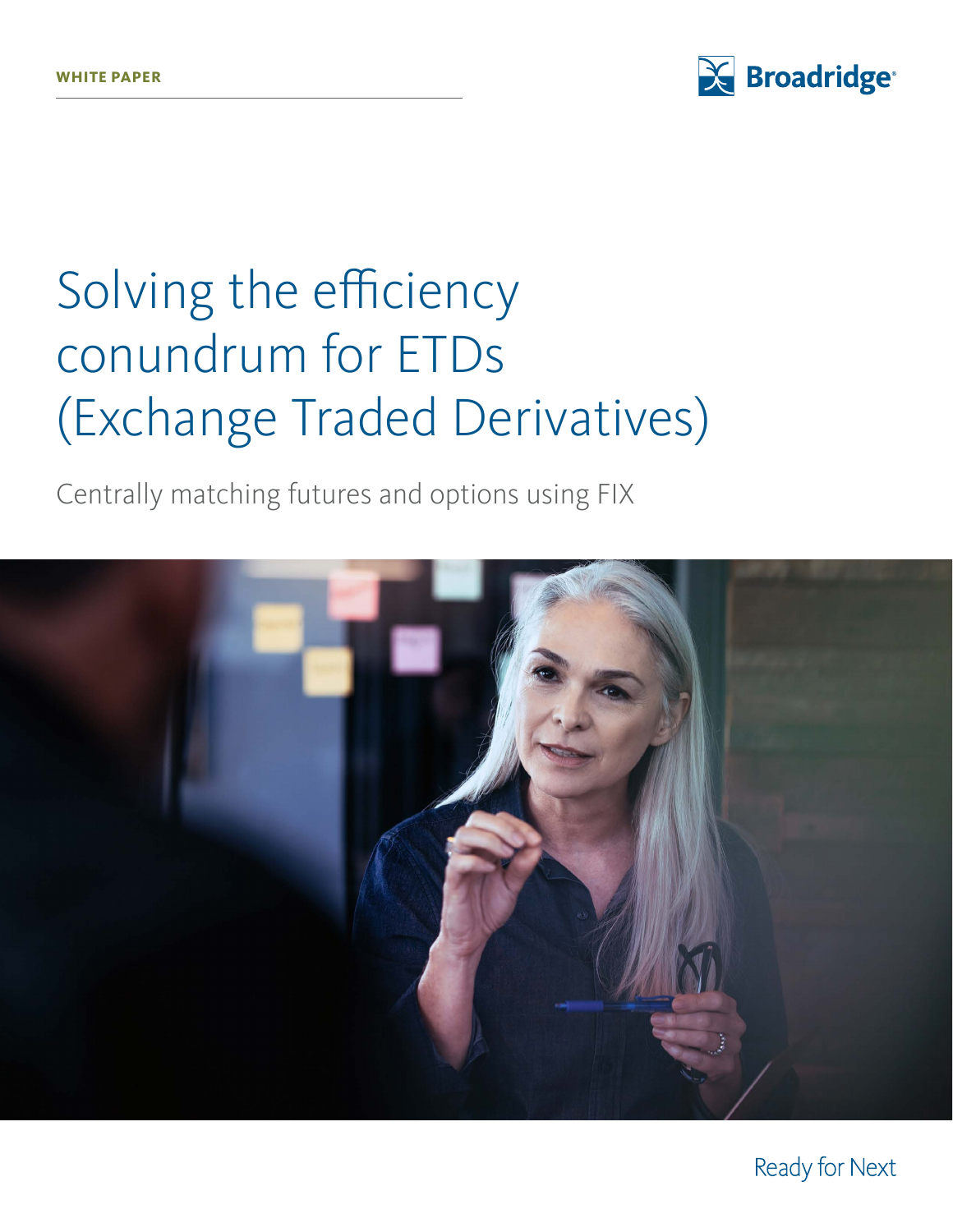Post-trade processing is a critical – albeit often overlooked – component of the trade lifecycle. Efforts to accelerate automation in areas such as trade matching, confirmation and allocation have been ongoing for many years, however a number of asset classes including ETDs, remain a challenge for the industry.

Broadridge provides its unique insights into how asset managers can obtain major efficiencies through better post-trade automation.

## **POST-TRADE AUTOMATION: A MULTI-YEAR JOURNEY**

Historically, the majority of the post-trade cycle of an institution's equities workflow have been carried out using a single provider, which has been the only organisation in the market to offer acceptable levels of automation.

In 2013, the FIX Trading Community announced the establishment of the Global Post-Trade Working Group, a body comprised of industry leaders from the Americas, Europe and Asia. The group was tasked with providing recommendations on how the FIX Guidelines – which were already being leveraged in equity markets – could be utilised in post-trade processing for other major asset classes, including fixed income; equity swaps, equity options and foreign exchange (FX).

Having seen how FIX transformed trade execution [with 99.5% of trades now being carried out using the FIX standards], many in the industry believed FIX could be leveraged successfully in post-trade.

## **FIX MOVES INTO ETD POST-TRADE PROCESSING**

Futures and options trading also faced significant challenges. The FIX Global Post-Trade Working Group noted that variations in workflows across multiple asset classes was causing serious problems, including frequent trade breaks and slow resolution times, which in turn was affecting margin calculations, creating risk and undermining client relationships.

Similar to other asset classes, post-trade processing for ETDs was manually intensive, with much of the repair and resolution work being undertaken by brokers. Other challenges also hindered trading in futures and options and impacted the post-trade process. For example, many global stock exchanges provided the executions fill-by-fill without an average price. To overcome this, brokers would calculate an average price as part of the post-trade process. When asset managers would provide the brokers with the allocations for each trade, brokers had to develop their own best-fit algorithm so quantities were allocated fairly to the various accounts. Each broker typically had their own best-fit algorithm, which frequently made compliance and risk management teams at asset managers uncomfortable. As some of the larger asset managers have brought some of this function back in-house (computing the average price and allocating using a best-fit algorithm), brokers have faced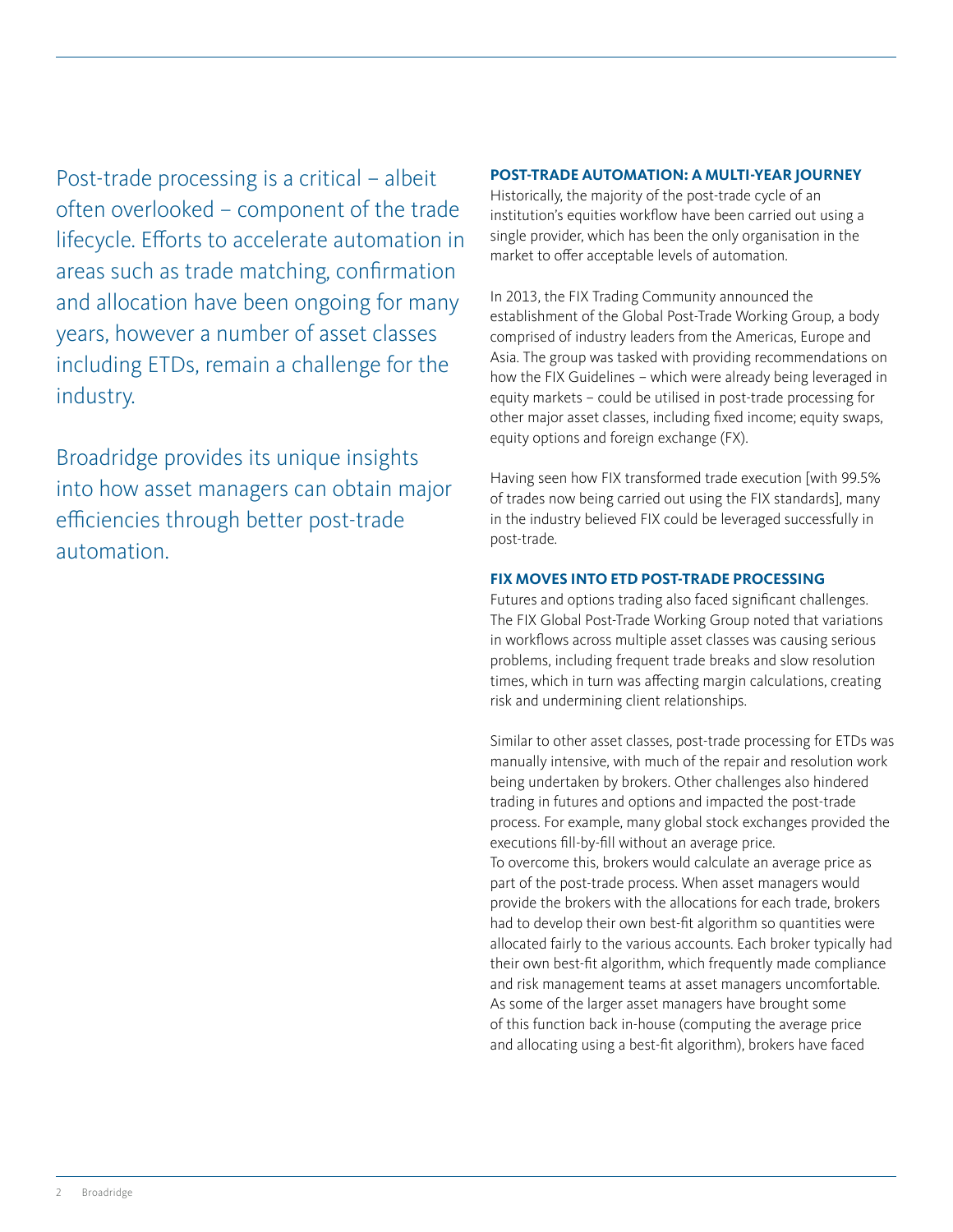

their own challenges which have resulted in inefficiency and exceptions. Conscious of these issues, the FIX Global Post-Trade Working Group sought out solutions.

The group published a standardised and comprehensive set of guidelines covering ETDs in 2016. The guidelines sought to iron out a number of the differences between these asset classes; "allowing connection to one or more third parties and/ or intermediaries with the same protocol. With these guidelines, market participants will be able to reduce risk and have the ability to leverage off their current FIX infrastructure in place for trading – and by doing so – minimise implementation time costs," according to a FIX statement.

The results for asset managers adopting these standards have been impressive.

Similar to other post-trade processes that have been automated via FIX, asset managers trading futures and options can now send their trades and allocations to the executing brokers, with the average price, who will have the information about the giveup or clearing brokers.

After the block level trade is matched by the executing broker, the allocations are sent via FIX to the clearing brokers.

The clearing broker will then generate confirmations based on the allocations and send them back to the asset manager.

At the point at which the asset manager receives the confirmation from the clearing broker, the matching process can begin, with exceptions identified in near real-time.

Exceptions can be resolved on trade date, thereby enabling trades to also be ready for settlement on trade date.

This has helped to eliminate many of the inefficiencies synonymous with post-trade's manual processing, and it is delivering significant benefits to both asset managers and brokers.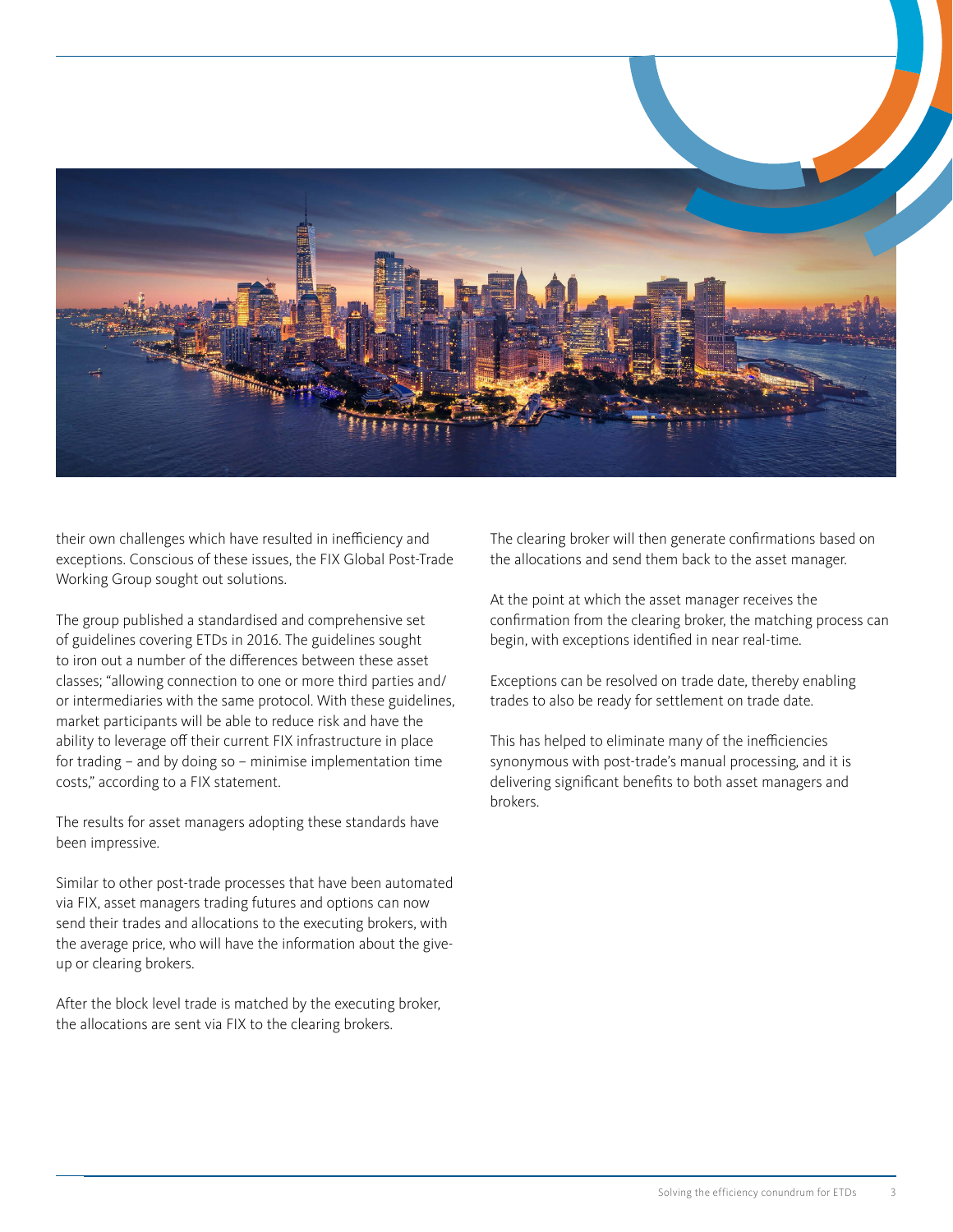#### **MAKING IT HAPPEN**

The asset management industry is facing a number of challenges today. Regulation has come in thick and fast since the 2008 financial crisis with rules such as AIFMD [Alternative Investment Fund Managers Directive] and MIFID II [Markets in Financial Instruments Directive II] all adding to asset managers' compliance costs.

Operating expenses are also rising, something which has been exacerbated by the pandemic. At the same time, clients are applying significant pressure on fees amid challenging performance conditions. With the industry looking to identify any cost savings, efficiencies gained in areas such as post-trade processing will help asset managers become leaner and more competitive.

This will be vital if managers are to win investor mandates moving forward in this highly competitive market.

Broadridge's NYFIX Matching is a post-trade solution that can help with many of these challenges by streamlining post-trade processing across all asset classes.

Asset managers using NYFIX Matching can affirm, confirm and allocate trades with brokers through a FIX-based service that sits within one of the industry's largest networks for multiasset trading, enables real-time matching supporting a faster settlement cycle, and helps reduce post-trade costs because of NYFIX's flat fee pricing model.

Enhancements to brokers' processes are also required if posttrade processing is to become more straightforward and efficient. Brokers have been responsible for handling a major portion of the very manual ETD post-trade process.

These firms have a number of people in the back office reviewing and processing post-trade exceptions so that trades settle on time.

Broadridge is in the process of integrating multiple products for the buy-side and the sell-side to provide a single end-to-end solution to the industry. This would bring efficiencies to posttrade processing and help to reduce processing costs.